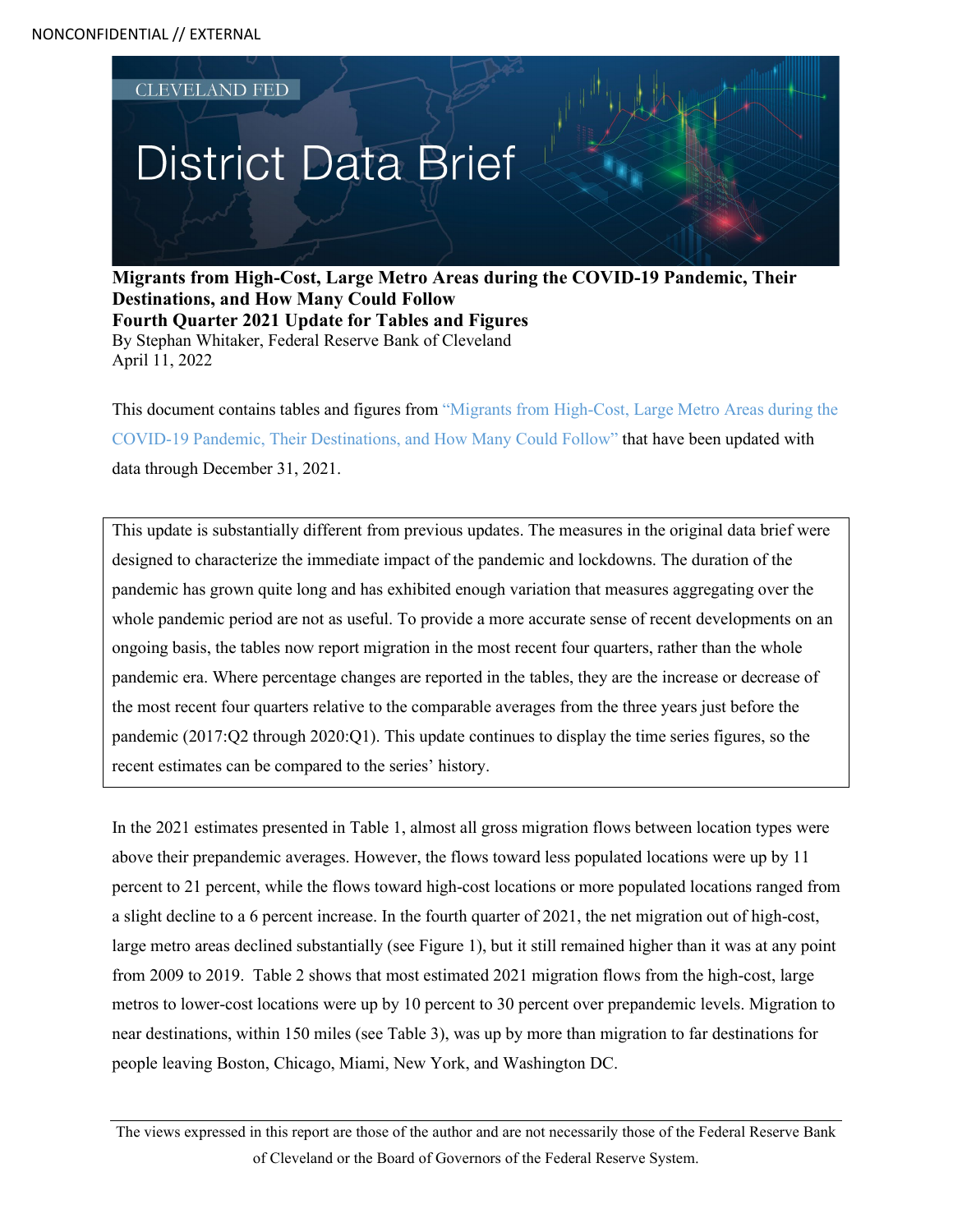|                                                   | To high-cost, large<br>metro areas $(>2M)$ |                  | To lower-cost, large<br>metro areas $(>2M)$ |        | To midsized metro<br>areas $(500K-2M)$ |        | To small metro areas<br>$\approx$ 500K), towns, and<br>rural areas |        |
|---------------------------------------------------|--------------------------------------------|------------------|---------------------------------------------|--------|----------------------------------------|--------|--------------------------------------------------------------------|--------|
|                                                   | <b>Migrants</b>                            | Change           | <b>Migrants</b>                             | Change | <b>Migrants</b>                        | Change | <b>Migrants</b>                                                    | Change |
| From high-cost, large metro<br>areas $(>2M)$      | 916,740                                    | 7.2 <sub>1</sub> | 658,420                                     | 21.1   | 605,300                                | 20.5   | 770,960                                                            | 18.2   |
| From lower-cost, large metro<br>areas $(>2M)$     | 455,880                                    | 1.5              | 495,880                                     | 4.9    | 481,360                                | 11.5   | 802,180                                                            | 12.8   |
| From midsized metro areas<br>$(500K-2M)$          | 432,680                                    | 1.2              | 486,420                                     | 6.3    | 553,100                                | 7.9    | 860,240                                                            | 11.5   |
| From small metro areas, towns,<br>and rural areas | 541,100                                    | $-0.2$           | 761,640                                     | 3.2    | 852,480                                | 6.4    | 1,984,800                                                          | 6.0    |

**Table 1. Estimated Interregional Gross Migration by Type of Region during the Last Four Quarters (2021:Q1 through 2021:Q4)**

Notes: Populations indicated in parentheses. The percentage change is relative to the equivalent migration flows from 2017:Q2 to 2020:Q1. Sources: Federal Reserve Bank of New York Consumer Credit Panel/Equifax Data, American Community Survey, National Association of Realtors, and author's calculations.



**Figure 1. Net Migration from High-Cost, Large Metro Areas to Other Types of Regions**

ó

Ю

 $\circ$ 

Sources: Federal Reserve Bank of New York Consumer Credit Panel/Equifax Data, American Community Survey, National Association of Realtors, and author's calculations.

Lower-cost, large metros (>2M)

2009 2010 2011 2012 2013 2014 2015 2016 2017 2018 2019 2020 2021

Small metros, towns, and rural areas

- Midsized metros (500K-2M)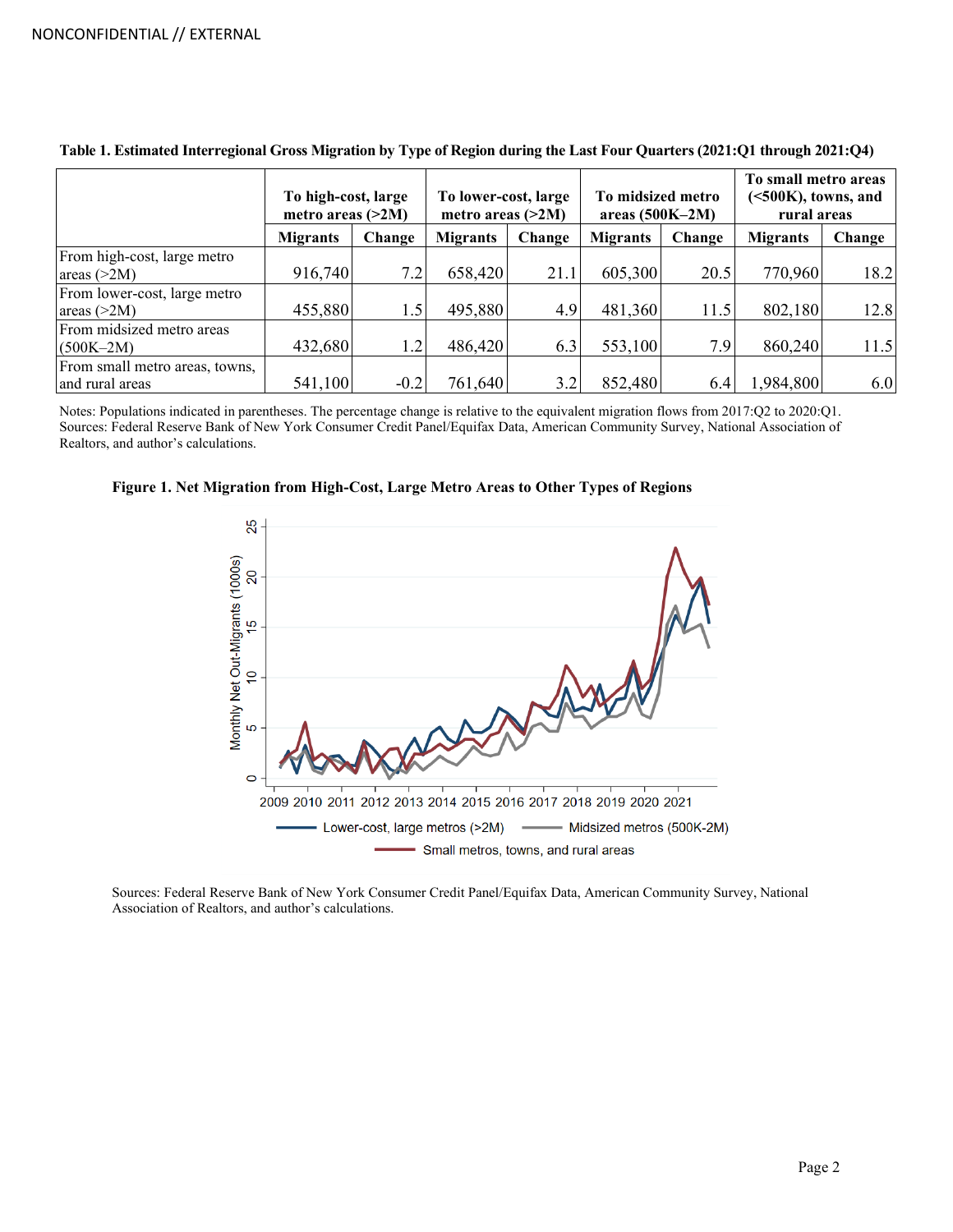|                   | To high-cost, large<br>metro areas $(>2M)$ |        | To lower-cost,<br>large metro areas<br>(>2M) |        | To midsized metro<br>areas (500K-2M) |        | To small metro<br>areas (<500K),<br>towns, and rural<br>areas |        |
|-------------------|--------------------------------------------|--------|----------------------------------------------|--------|--------------------------------------|--------|---------------------------------------------------------------|--------|
|                   | <b>Migrants</b>                            | Change | <b>Migrants</b>                              | Change | <b>Migrants</b>                      | Change | <b>Migrants</b>                                               | Change |
| New York, NY      | 130,620                                    | 11.3   | 150,140                                      | 26.0   | 145,040                              | 26.2   | 121,180                                                       | 25.3   |
| Los Angeles, CA   | 194,800                                    | 11.8   | 89,960                                       | 34.1   | 70,760                               | 26.3   | 61,980                                                        | 14.1   |
| Washington, DC    | 47,760                                     | $-6.5$ | 79,640                                       | 11.1   | 57,240                               | 12.3   | 71,420                                                        | 13.9   |
| Chicago, IL       | 45,640                                     | $-1.8$ | 69,780                                       | 12.9   | 48,180                               | 16.2   | 75,920                                                        | 11.7   |
| Miami, FL         | 47,460                                     | $-2.6$ | 64,220                                       | 11.6   | 50,440                               | 22.7   | 60,580                                                        | 16.5   |
| San Francisco, CA | 104,260                                    | 20.1   | 29,840                                       | 32.8   | 33,920                               | 29.4   | 54,120                                                        | 27.9   |
| Riverside, CA     | 90,480                                     | 8.7    | 29,820                                       | 30.6   | 20,420                               | 14.2   | 36,300                                                        | 25.7   |
| Boston, MA        | 38,360                                     | 2.4    | 22,020                                       | 6.9    | 60,380                               | 13.5   | 44,240                                                        | 19.5   |
| Seattle, WA       | 34,040                                     | $-0.7$ | 28,900                                       | 22.6   | 24,540                               | 11.5   | 64,740                                                        | 15.4   |
| San Diego, CA     | 58,980                                     | 1.4    | 27,960                                       | 18.3   | 25,740                               | 20.4   | 33,220                                                        | 13.9   |
| Denver, CO        | 18,640                                     | 0.1    | 27,560                                       | 15.3   | 27,140                               | 16.4   | 53,360                                                        | 18.9   |
| San Jose, CA      | 58,540                                     | 10.6   | 13,600                                       | 43.2   | 14,520                               | 25.4   | 18,680                                                        | 13.9   |
| Sacramento, CA    | 28,060                                     | 5.9    | 10,780                                       | 24.3   | 15,020                               | 23.4   | 33,500                                                        | 20.8   |
| Portland, OR      | 19,100                                     | $-1.1$ | 14,200                                       | 27.2   | 11,960                               | 18.0   | 41,720                                                        | 15.5   |

**Table 2. Estimated Gross Migration from the High-Cost, Large Metro Areas to Other Types of Regions during the Last Four Quarters (2021:Q1 through 2021:Q4)**

Notes: Populations indicated in parentheses. The percentage change is relative to the equivalent migration flows from 2017:Q2 to 2020:Q1. The city name indicates the core based statistical area [\(www.census.gov/geographies/reference](https://www.census.gov/geographies/reference-maps/2020/geo/cbsa.html)[maps/2020/geo/cbsa.html\)](https://www.census.gov/geographies/reference-maps/2020/geo/cbsa.html).

Sources: Federal Reserve Bank of New York Consumer Credit Panel/Equifax Data, American Community Survey, National Association of Realtors, and author's calculations.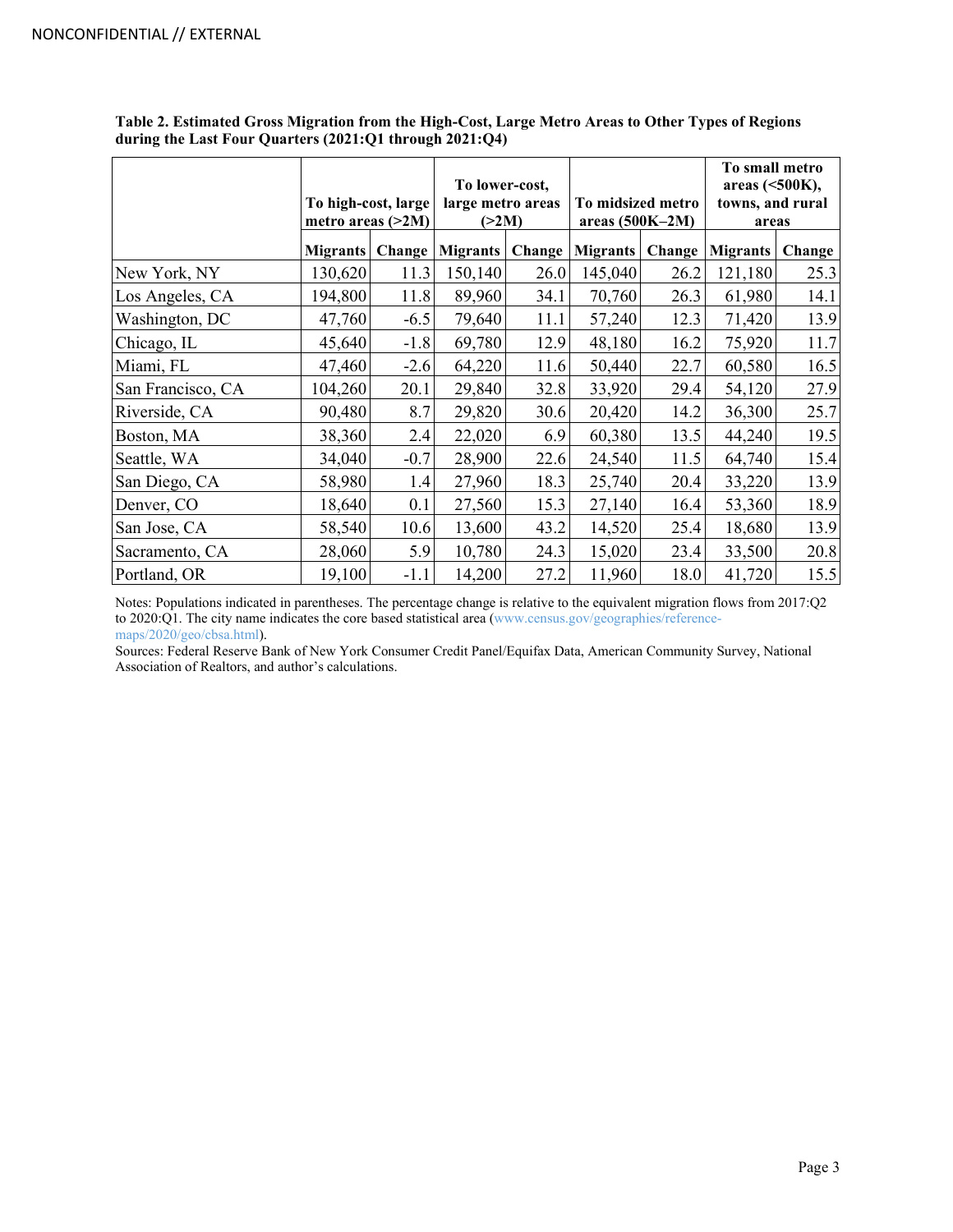|                   | To other regions<br>within 150 miles |      | To other regions<br>beyond 150 miles |        |  |
|-------------------|--------------------------------------|------|--------------------------------------|--------|--|
|                   | Change<br><b>Migrants</b>            |      | <b>Migrants</b>                      | Change |  |
| New York, NY      | 135,000                              | 26.5 | 411,980                              | 20.7   |  |
| Los Angeles, CA   | 144,100                              | 18.4 | 273,400                              | 18.9   |  |
| Washington, DC    | 80,720                               | 14.0 | 175,340                              | 5.8    |  |
| Chicago, IL       | 43,540                               | 14.7 | 195,980                              | 9.0    |  |
| Miami, FL         | 36,080                               | 46.6 | 186,620                              | 6.8    |  |
| San Francisco, CA | 84,320                               | 24.9 | 137,820                              | 24.9   |  |
| Riverside, CA     | 78,380                               | 10.6 | 98,640                               | 20.3   |  |
| Boston, MA        | 69,980                               | 15.7 | 95,020                               | 8.2    |  |
| Seattle, WA       | 35,680                               | 7.8  | 116,540                              | 13.3   |  |
| San Diego, CA     | 35,700                               | 6.4  | 110,200                              | 11.6   |  |
| Denver, CO        | 28,820                               | 14.0 | 97,880                               | 14.6   |  |
| San Jose, CA      | 52,800                               | 12.0 | 52,540                               | 21.5   |  |
| Sacramento, CA    | 35,000                               | 15.4 | 52,360                               | 17.0   |  |
| Portland, OR      | 24,500                               | 8.3  | 62,480                               | 15.5   |  |

**Table 3. Estimated Gross Migration from High-Cost, Large Metro Areas to Other Regions by Distance during the Last Four Quarters (2021:Q1 through 2021:Q4)**

Notes: The percentage change is relative to the equivalent migration flows 2017:Q2 to 2020:Q1. The city name indicates the core based statistical area [\(www.census.gov/geographies/reference-maps/2020/geo/cbsa.html\)](https://www.census.gov/geographies/reference-maps/2020/geo/cbsa.html).

Sources: Federal Reserve Bank of New York Consumer Credit Panel/Equifax Data, American Community Survey, National Association of Realtors, and author's calculations.